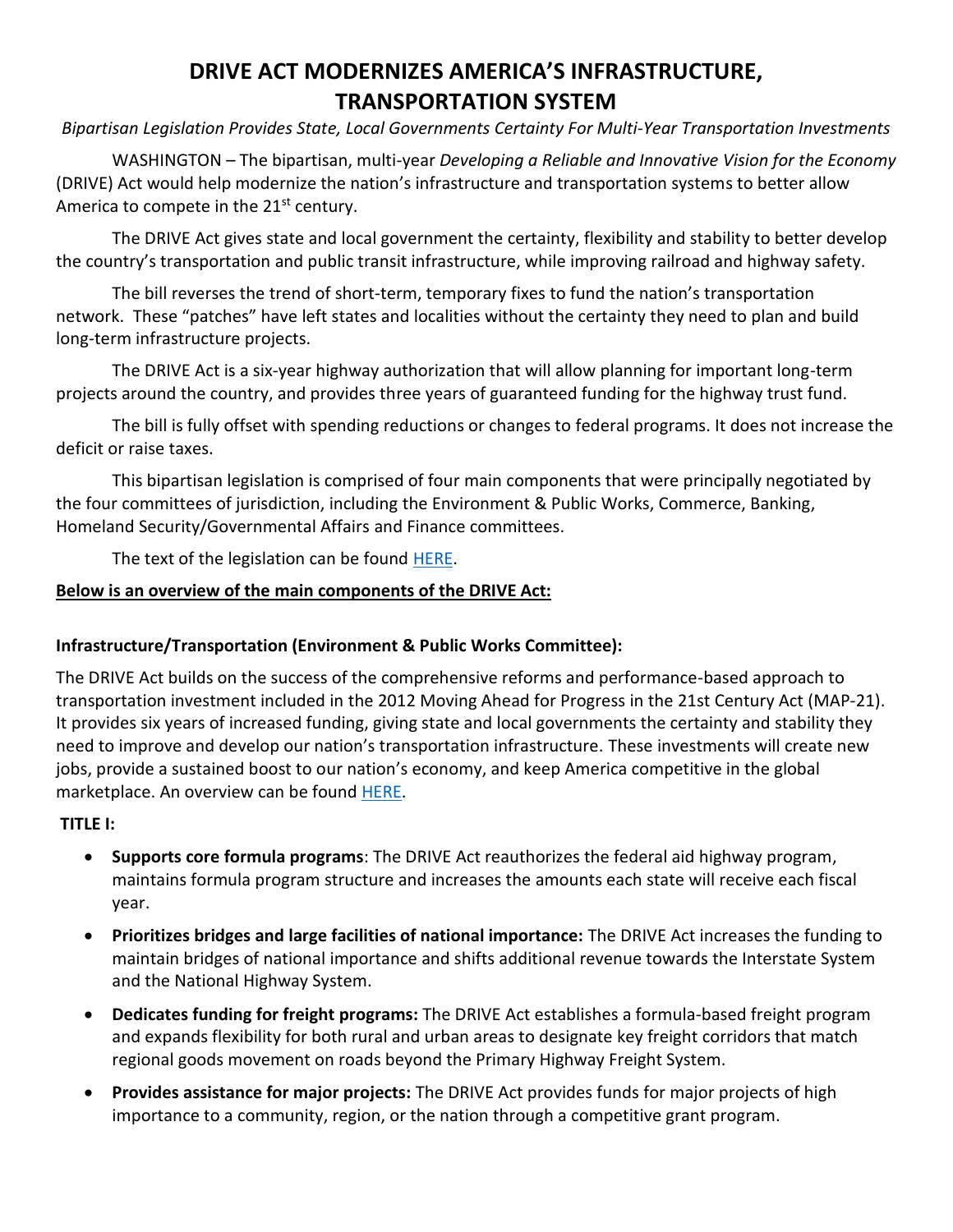- **Extends new user fee to electric vehicles:** The DRIVE Act ensures all users of the roads and bridges pay their fair share with a new federal share program initializing new state controlled user fees.
- **Funds rural land, federal lands and tribal projects program:** The DRIVE Act empowers states to work with the Department of Transportation to develop ways to effectively utilize flexibilities for small projects, with new options to bundle rural road and bridge projects to increase efficiencies and better respond to community needs. The bill also authorizes funds for nationally significant federal lands and tribal transportation projects.
- **Streamlines the environmental review process**: To make the NEPA process more efficient, the legislation cuts red tape and streamlines project delivery while improving collaboration between federal agencies.

### **TITLE II:**

- **Supports transportation research**: The DRIVE Act advances education and welcomes innovation by requiring at least half of the grants in the Technology and Innovation Development Program to be distributed to outside entities. By focusing the research program on deployment and innovation, the DRIVE Act ensures that states and local governments will receive the most usable research products that will facilitate cost-effective and efficient project delivery in the future.
- **Enforces transparency**: The DRIVE Act includes new provisions to improve the transparency of how and where transportation projects are selected and funded, to ensure that stakeholders and the public have faith in the integrity of highway programs and the use of federal tax dollars. The legislation also ensures public accountability on Federal Highway Administration administrative expenses as well as progress towards achieving national goals and improving federal reviews of highway projects.

### **TITLE III:**

 **Improves TIFIA program**: The DRIVE Act updates the Transportation Infrastructure Finance and Innovation Act (TIFIA) program and provides state and local governments new options for stretching transportation dollars and increasing efficiency and utilization. It also improves the process whereby a TIFIA loan can be used to capitalize a State Infrastructure Bank, providing increased leverage for small, rural projects that was previously unavailable.

### **Safety/Regulatory (Commerce Committee):**

The bill's safety and regulatory title make important enhancements for safer highways as well as freight and passenger rail service through effective implementation of new technologies, new tools for federal safety watchdog agencies, reforming grant programs for states, and transparency that promotes accountability. An overview can be found [HERE.](http://www.commerce.senate.gov/public/index.cfm?a=files.serve&File_id=E95CE2AC-EB93-4972-AECA-5959C3EC575E)

- **Railroad Safety** The bipartisan Railroad Reform Enhancement and Efficiency Act introduced by Sen. Roger Wicker (R-Miss.) and Sen. Cory Booker (D-N.J.) increases safety, improves infrastructure, facilitates the implementation of new technology, and cuts red tape.
- **Auto Safety** Reforms focus on fixing both systemic problems at the federal government's troubled auto safety regulator by requiring the Secretary of Transportation to certify that fundamental reforms have occurred before any additional funding is authorized and providing new targeted authorities to protect the traveling public, increase consumer awareness, and hold the auto industry accountable for safety violations.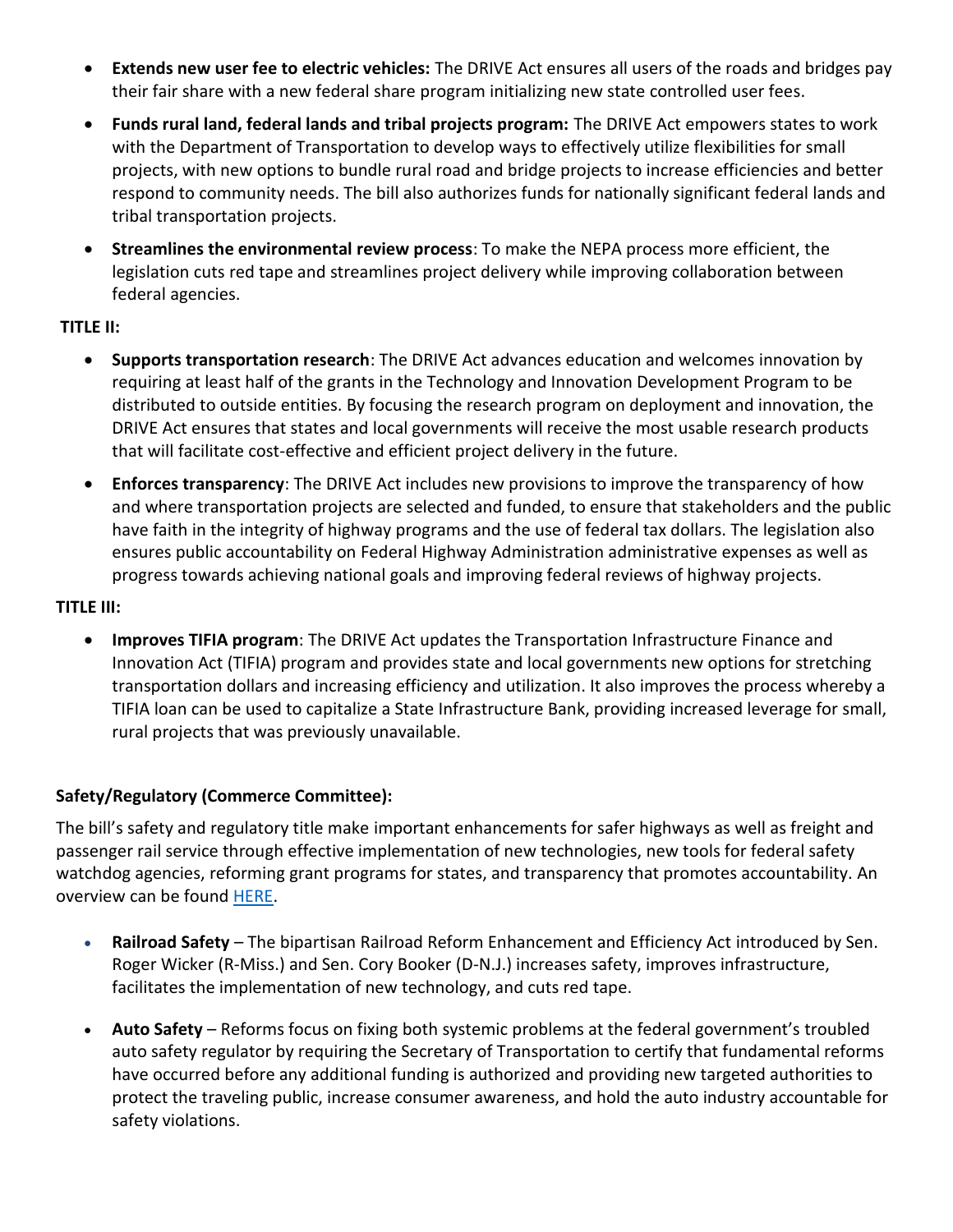**Reforming Grants and Project Permitting** – Building on the Obama Administration's proposed GROW AMERICA Act, the bill provides additional authority to streamline the delivery of infrastructure projects, consolidates state trucking enforcement grants to provide additional flexibility to states, and helps each state address unique safety and multimodal challenges for highways, railroads, ports, airports, and pipelines.

### **Public Transit (Banking Committee):**

- Increases public transportation funding nearly \$2 billion over MAP-21 levels.
- Restores more than \$387 million to the Bus and Bus Facilities Program to bring the total program level back up to \$815 million by fiscal year 2021. This increase includes the reinstatement of a bus discretionary program totaling \$190 million per year to address the capital investment needs of transit systems across the country.
- Provides an additional \$862 million for Urbanized Area Formula grants to meet the increasing demands of public transportation systems across the country.
- Includes a 12 percent increase, or \$262 million, in fiscal year 2016 to allow public transportation agencies with rail fixed guideway systems to continue to address their most pressing state of good repair needs.
- Streamlines the Capital Investment Grant program for projects employing innovative project delivery and financing methods by creating a new, expedited project delivery program for projects seeking minimal federal funding.
- Increases funding for rural areas by \$105 million, including additional funding for Public Transportation on Indian Reservations.
- Includes a dedicated program for the procurement of innovative vehicles and innovative vehicle technology for use in public transportation.
- Commits \$4 million annually to address training deficiencies and workforce shortages impacting the public transportation industry.
- Incentivizes innovative procurement methods for the purchase of public transportation vehicles by enabling state purchasing schedules, non-profit cooperative procurement programs, and new leasing options.
- Grants the Federal Transit Administration the authority to set minimum safety standards to ensure the safe operation of public transportation systems.
- Permits revenue generated from value capture financing to be counted towards the local share of a project cost.

## **Federal Permitting Reform (Homeland Security/Governmental Affairs):**

The Federal Permitting Improvement Act, which is included in the DRIVE Act, is modeled on the commonsense, bipartisan permit-streamlining reforms of the 2006 and 2012 transportation bills, recommendations from the President's Jobs Council, and other recent studies on this issue. The bill would improve the permitting process for major capital projects in three ways: better coordination and deadlinesetting for permitting decisions; enhanced transparency; and reduced litigation delays. The bill is limited to economically significant capital projects, defined based on the size of the total investment (more than \$200 million), or other projects likely to benefit from increased agency coordination. It covers major capital projects